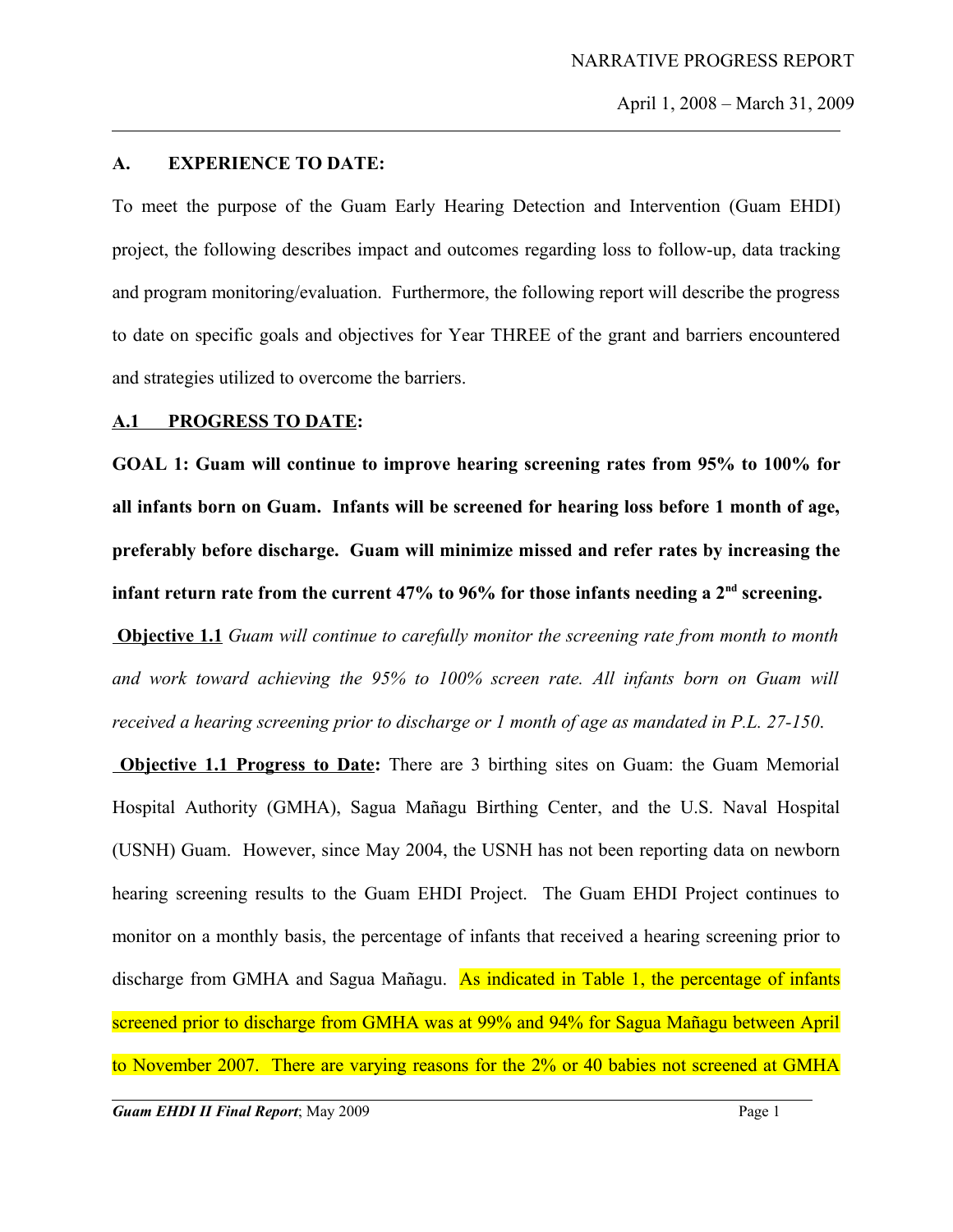and Sagua Mañagu, including babies with a serious medical condition limiting the ability to conduct the hearing screening, babies that were medically evacuated off-island; and lastly GMHA staff failed to forward hard copy forms. To address the issue of GMHA staff failing to forward a hard copy to the Guam EHDI project, in July 2007, GMHA staff began piloting the new "Hearing Assessment Form" that will be uploaded into the Guam EHDI data tracking and surveillance system, also known as the Guam ChildLink system by May 2008. With the data provided electronically, Guam EHDI will have better accounting of all babies that were born and screened at GMHA.

**Table 1: Percentage of Newborn Screened from April – Nov. 2007**

| <b>Birthing Sites</b> | # Live Births | % Screened                    | % Not Screened |
|-----------------------|---------------|-------------------------------|----------------|
| <b>GMHA</b>           | 734           | $99\%$ (1716/1734 x 100)      | 18(1%)         |
| Sagua Mañagu          | 347           | $94\%$ (325/347 x 100)        | 22 (6%)        |
| Total                 | 2081          | $98\% (2041/2081 \times 100)$ | $40(2\%$       |

Guam EHDI provides monthly data reports to the head nurses at the birthing sites, of the percentage and numbers of infants screened prior to discharge, and the percentage and number of infants that failed initial screening prior to discharge. This data report is generated by Guam's ChildLink data tracking and surveillance data system. In addition, individual screener data reports are generated on the percentage of pass and refer rates. The purpose for collecting this data of individual screeners is to determine which screeners may need additional training with the goal to reduce the refer rates and therefore alleviating the need for parents to bring their baby back for a re-screen. The Guam EHDI Screener provides monthly feedback to the head nurses and continues to implement a quarterly incentive program with the hearing screeners such as, "Hearing Screener of the Quarter" and incentive prizes for the lowest refer rate, most improved,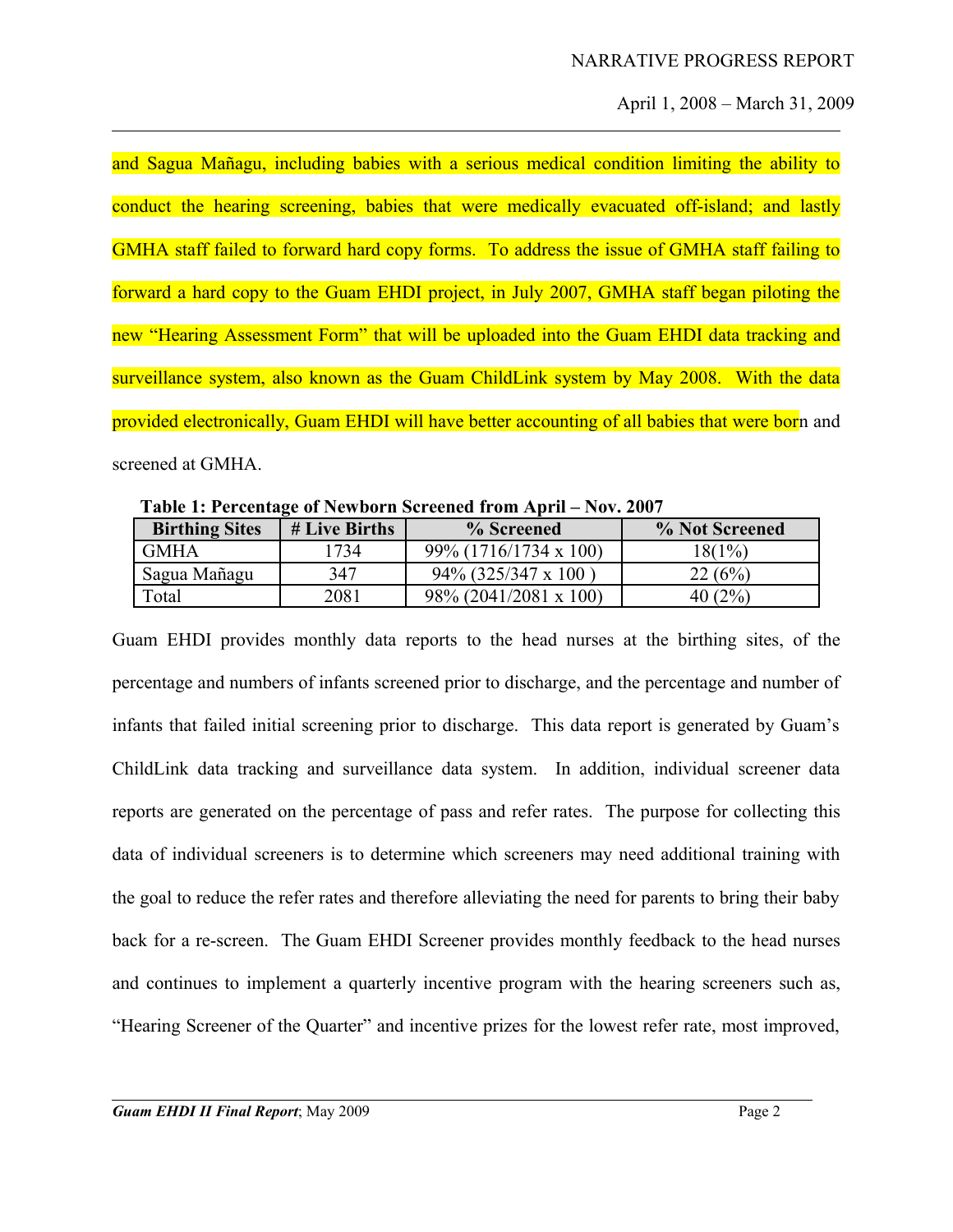and most screened in each unit. Intensive training is offered for hearing screeners that may need additional practicum hours with stipends provided for those hearing screeners who attend.

To address the issue of data not reported from USNH, in May 2007, the Guam EHDI staff met with Lt. Commander Captain Kellogg and his colleagues at USNH, to discuss the possibility of including newborn hearing screening results of USNH since hearing screening has been part of the standard of care for every infant born at that birthing site. Furthermore, providing this data will provide a more accurate and comprehensive picture of the percentage of the total number of infants that receive hearing screening and the percent of infants born on Guam. During that meeting, USNH agreed to begin sharing hearing screening data and a draft memorandum of agreement (MOA) was forwarded with specific data elements necessary. To this date, USNH is still reviewing the MOA.

**Objective 1.2** *Continue to conduct intensive public awareness and community outreach presentations on the importance of early hearing detection, intervention, and the importance of follow up, so that each year of the grant cycle there are 6 specific evidence-based products that can be examined and the effect of the effort documented.*

**Objective 1.2 Progress to Date:** The Guam EHDI project continues to participate in various public awareness activities to promote the importance of newborn hearing screening. On an annual basis, comprehensive outreach activities are conducted with brochures, posters, and presentations held in the villages throughout the island. Packets of information are given to every public and private clinic, Mayors' offices, high schools, and public and private agencies that parents frequent. The following products, focused on reducing loss to follow-up have been developed: 1) Hearing Risk Factors card for healthcare professionals, 2) What Do We Do Now?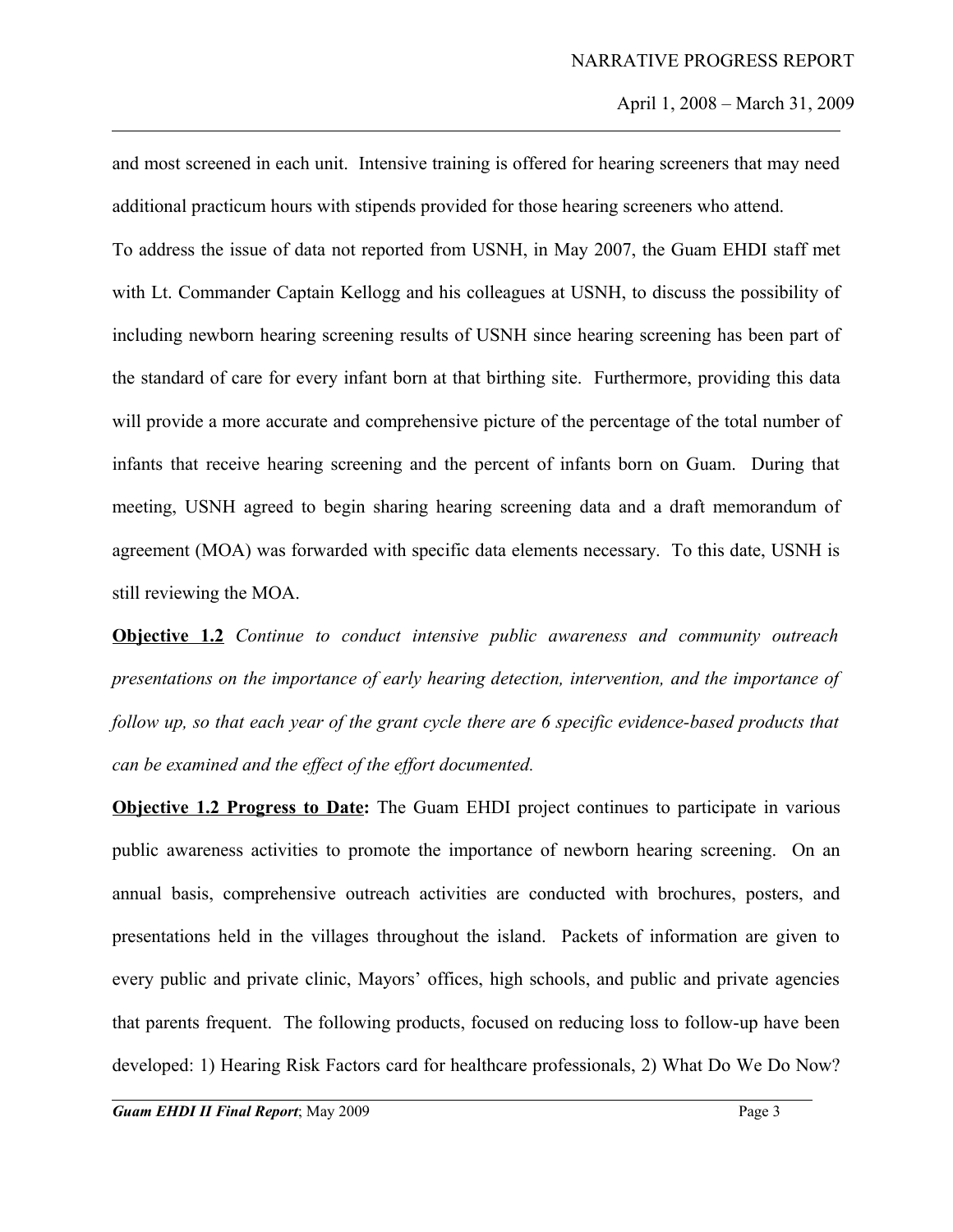brochure, 3) What Do We Do Next? brochure, 4) Guam Early Intervention System (GEIS) 6 month mail out reminder post card, 5) Is Your Child At Risk for Hearing Loss poster, 6) Is Your Child At Risk for Hearing Loss? brochure, 7) Guam EHDI Directory of Services, and 8) Guam EHDI website [www.guamehdi.com.](http://www.guamehdi.com/) These products were in dissemination in January 2008. Three brochures that were translated into Chamorro, Chuukese, and Tagalog, this included 1) Newborn Hearing Screening, 2) What do I do next? and 3) What do I Do Now? All others are in English.

**Objective 1.3** *To improve the return rate for second screening, aggressive strategies will be used to ensure contact with parents in confirming appointments for re-screening prior to discharge from the birthing sites, and by training healthcare providers to follow up with families during one-week check-ups on the results of their baby's hearing screening results and if appropriate, referral to PEDS for a follow-up hearing screening.* 

**Objective 1.3 Progress to Date:** Of the infants screened prior to discharge at GMHA between April and November 2007, approximately 13% failed the initial screening prior to discharge and are referred to the Pediatric Evaluation and Developmental Services (PEDS) Center for a rescreen before 1 month of age. This is an improvement of 3% from the last reporting period of 16% fail initial screen. At Sagua Mañagu, 19% failed initial screen between April and November 2007, is an improvement from 38% reported last year. For those infants that fail initial screening, appointments are made with the parents to return to Sagua Mañagu for a rescreen within two weeks after discharge. The high percentage of 16% fail initial screen is due to the turnover of nursing staff at Sagua Mañagu and the need for ongoing training for hearing screeners. Overall,  $83\%$  of infants return for a  $2<sup>nd</sup>$  screen prior to 1 month of age and therefore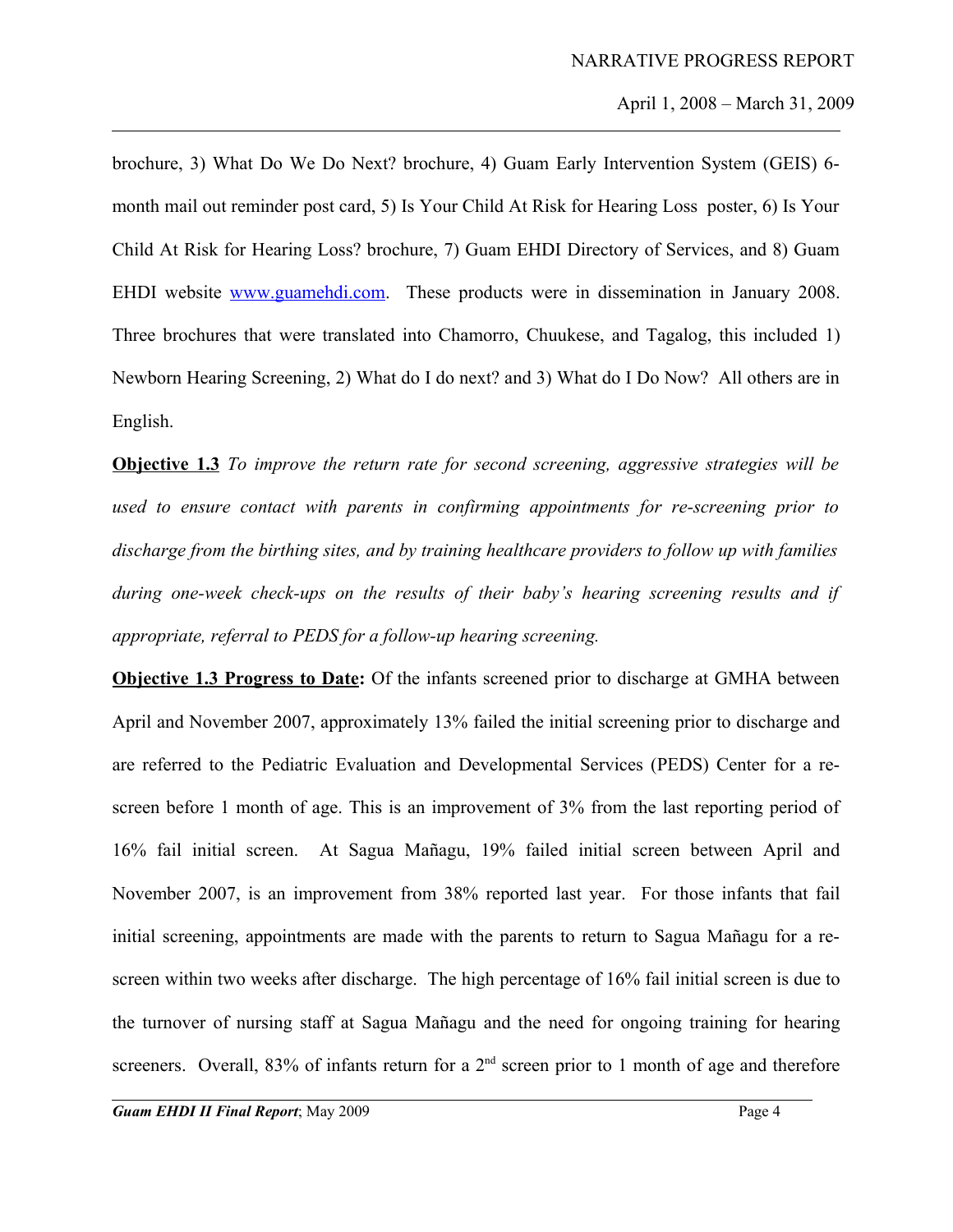reducing the lost to follow-up at re-screen to 17% for this reporting period. This improvement from 28% reported last year was primarily due to re-screening held at the Sagua Mañagu and at GMHA. Appointments are made for re-screen prior to discharge at GMHA. As noted in Table 2, 17% of infants are lost to follow-up from GMHA.

| <b>Birth Site</b> | # Fail Initial | # Return for | $#$ Lost to      | $%$ Lost to      |  |
|-------------------|----------------|--------------|------------------|------------------|--|
|                   | <b>Screen</b>  | Re-screen    | <b>Follow-up</b> | <b>Follow-up</b> |  |
| <b>GMHA</b>       | 293            | 244          | 49               | 17%              |  |

**Table 2: Number of Infants Lost to Follow-up at Re-screen**

Although Guam EHDI demonstrated improvement, failure of parents to return for their infants' re-screen continues to be a challenge. The Project will continue to implement the following strategies: 1) Appointments are made for re-screen prior to discharge; 2) Training of GMHA; and 3) Public Awareness campaign (brochures and posters) staff to reinforce the importance of hearing screening follow-up; These strategies seem to be effective at this time and will continue to be monitored for its effectiveness.

**Objective 1.5** *Results of the hearing screening will be provided to all parents and the infant's primary care provider/medical home.*

**Objective 1.5 Progress to Date:** Prior to discharge from the birth sites, parents are given two copies of the hearing screening results with instructions to provide a copy to their child's Primary Care Physician (PCP) or medical home at the first appointment after discharge. With feedback from the Guam EHDI Advisory Committee, the Guam EHDI Project implemented another step that would assist our efforts. For families with a known PCP, Guam EHDI staff will send a copy of the hearing screening results from the birthing sites and any re-screen results via a courier and delivered to the PCP's Clinic. For infants that are referred for a full diagnostic evaluation (DAE), the audiologist provides families with two copies of the audiological **Guam EHDI II Final Report**; May 2009 **Page 5**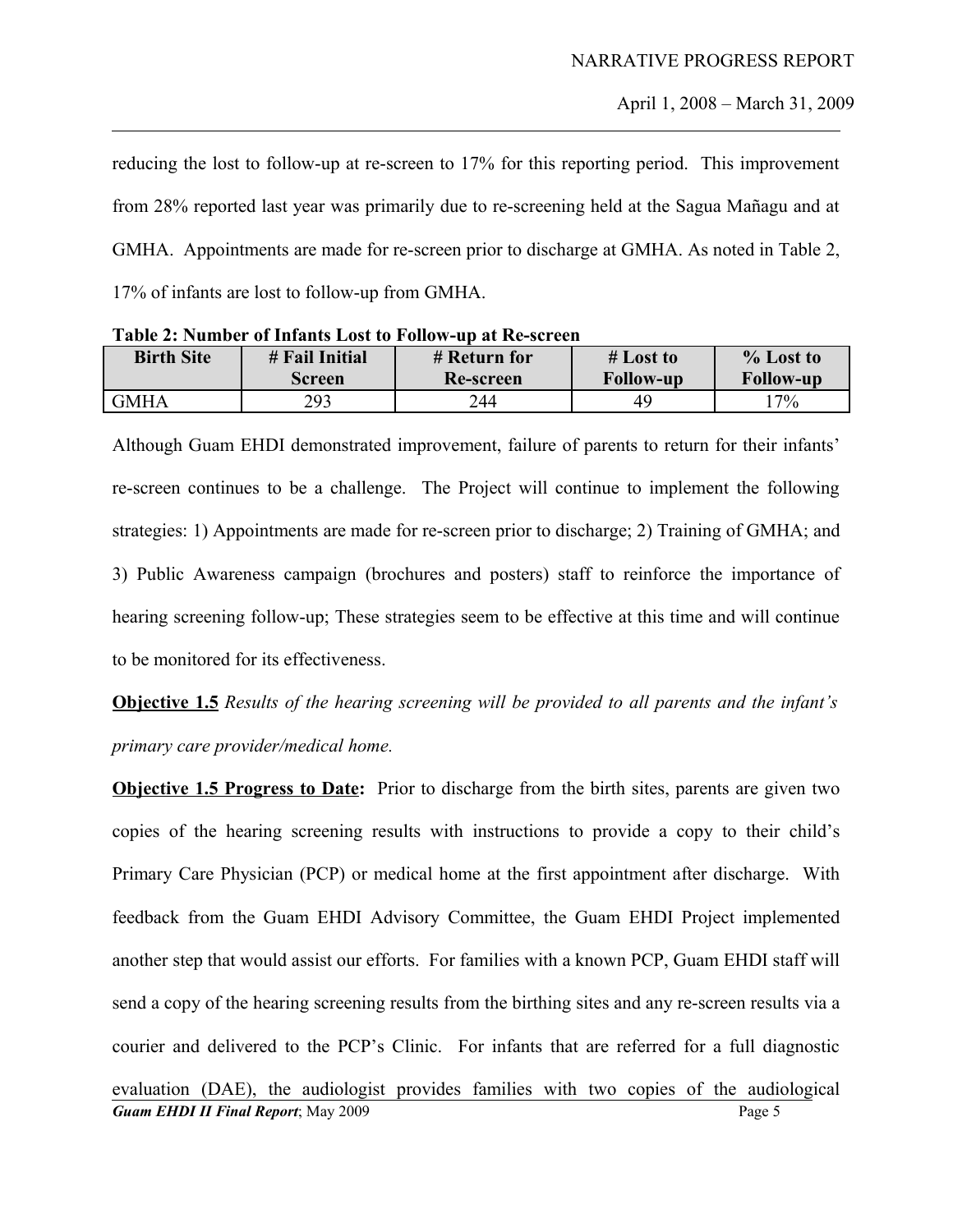evaluation with instructions to provide a copy to their child's PCP. For those infants with a known PCP, the audiological reports are mailed directly to their clinic. As noted earlier, there were several changes to the Guam EHDI procedures: 1) Families are now asked to sign the "Guam EHDI Re-screen Form" that provides consent for the Guam EHDI to conduct hearing rescreen and authorization for "Release of Information" to the PCP; 2) if appropriate, to obtain information from Guam Public School System, Guam Early Intervention System (GEIS) regarding their child's hearing evaluation reports and information on the services indicated in the child's Individualized Family Service Plan (IFSP). Furthermore, GEIS recently amended their procedures to include a release of information for hearing screening and audiological evaluations from parents to the child's PCP. The Guam EHDI project will closely monitor the change of procedures and will gather feedback from physicians if hearing screening results, re-screening, and audiological evaluations are provided to them. As a result of the MOA signed in April 2007, *(*See **APPENDIX A)** GEIS now has access and can update data through the Guam ChildLink data system for all infants suspected with having a hearing loss. GEIS can update any demographic information, view the last audiological evaluation and provide specific information in the child's IFSP. The challenge still remains whether families actually provide the hearing screening results or DAE report to the PCP and currently Guam EHDI is developing possible ways to verify if PCPs actually receive a copy of the report from the family.

**Objective 1.6** *Guam will continue to provide ongoing education/training for all service providers including screeners to both in-patient and out-patient nurses, and physicians.* 

**Objective 1.6 Progress to Date:** The Guam EHDI staff continues to provide ongoing training for screeners at GMHA, Sagua Mañagu, GEIS, and the Department of Public Health & Social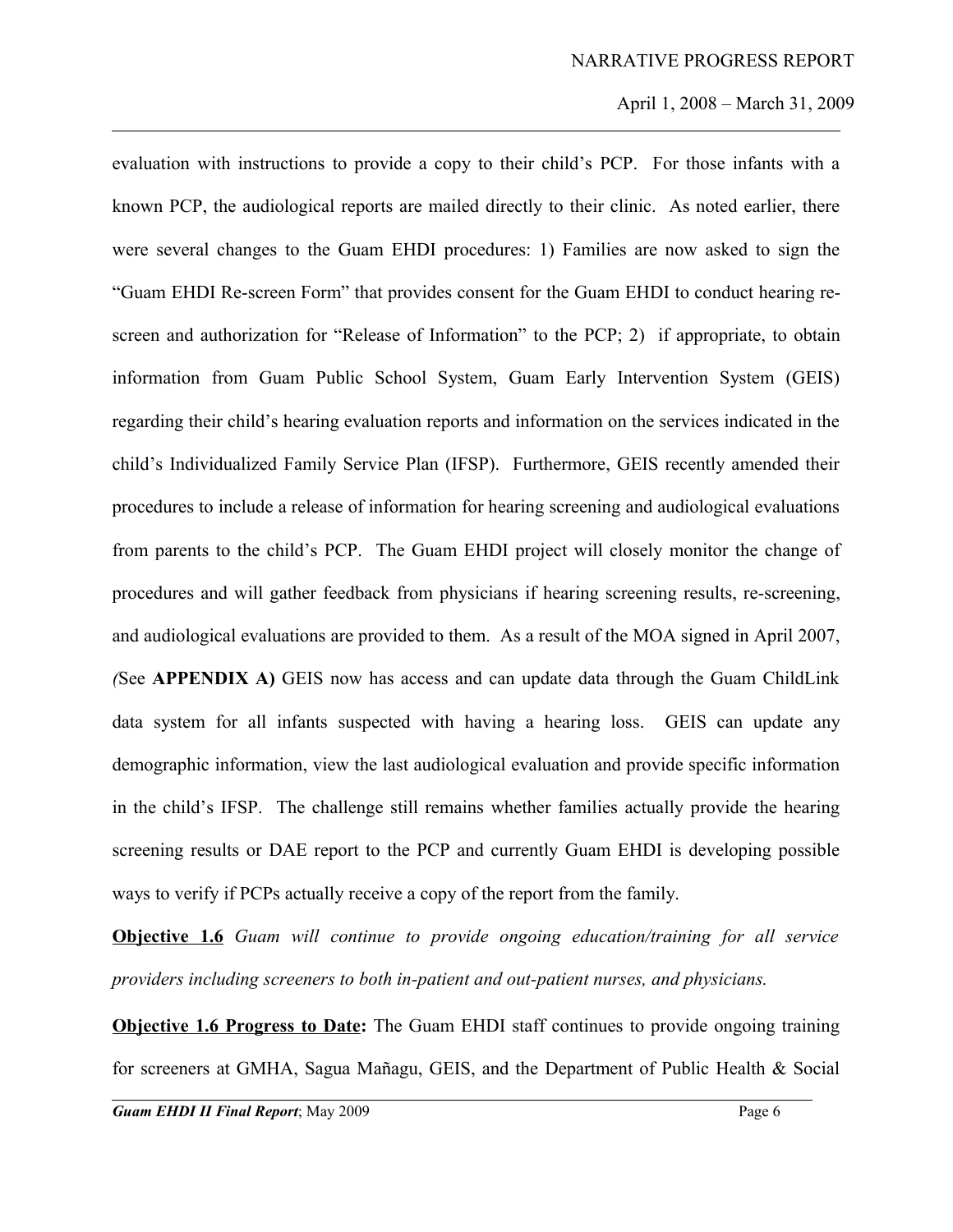Services (DPHSS) -Central Regional Public Health Center. Through technical assistance support from the National Center for Hearing Assessment and Management (NCHAM). In August 2007, Ms. Kim Aeillo,CCC-A, FAAA, a consultant from Colorado provided on-site training at GMHA and Sagua Mañagu to fourteen nurses on the usage of the GSI-70 and newborn screening and to increase their knowledge and skills on best practices and strategies to reduce refer rates from birthing sites.

*GOAL 2:* **All infants who screen positive will have a full diagnostic audiological evaluation before 3 months of age. Guam will reduce the time lag from referral to audiological diagnostic evaluation from an average of 8 months to an average of 1 to 3 months, by monitoring the time lag using the EHDI database for tracking and surveillance.**

**Objective 2.1** *Using the EHDI database continue to monitor the number of infants referred for a full diagnostic audiological evaluation on a monthly basis and carefully monitor the time between referral to DAE so that time lags can be decreased and stay within the first 3 months of life.*

**Objective 2.1 Progress to Date:** As indicated in Table 3, on the following page of the 10 infants referred for diagnostic audiological evaluation (DAE), all (10 or 100%) were completed before 3 months of age. Audiological Associates, Guam EHDI's Contractor for conducting DAEs is linked into the Guam ChildLink data system. AA now uploads the DAE directly into Guam ChildLink which supports the monitoring and tracking of the infants referred and the timeline for completion of the DAE. The timeliness of DAE has improved significantly since the beginning of this grant period from an average of 8 months to 1-3 months.

# **Table 3: Referral for Diagnostic Audiological Evaluation (DAE) & IFSP**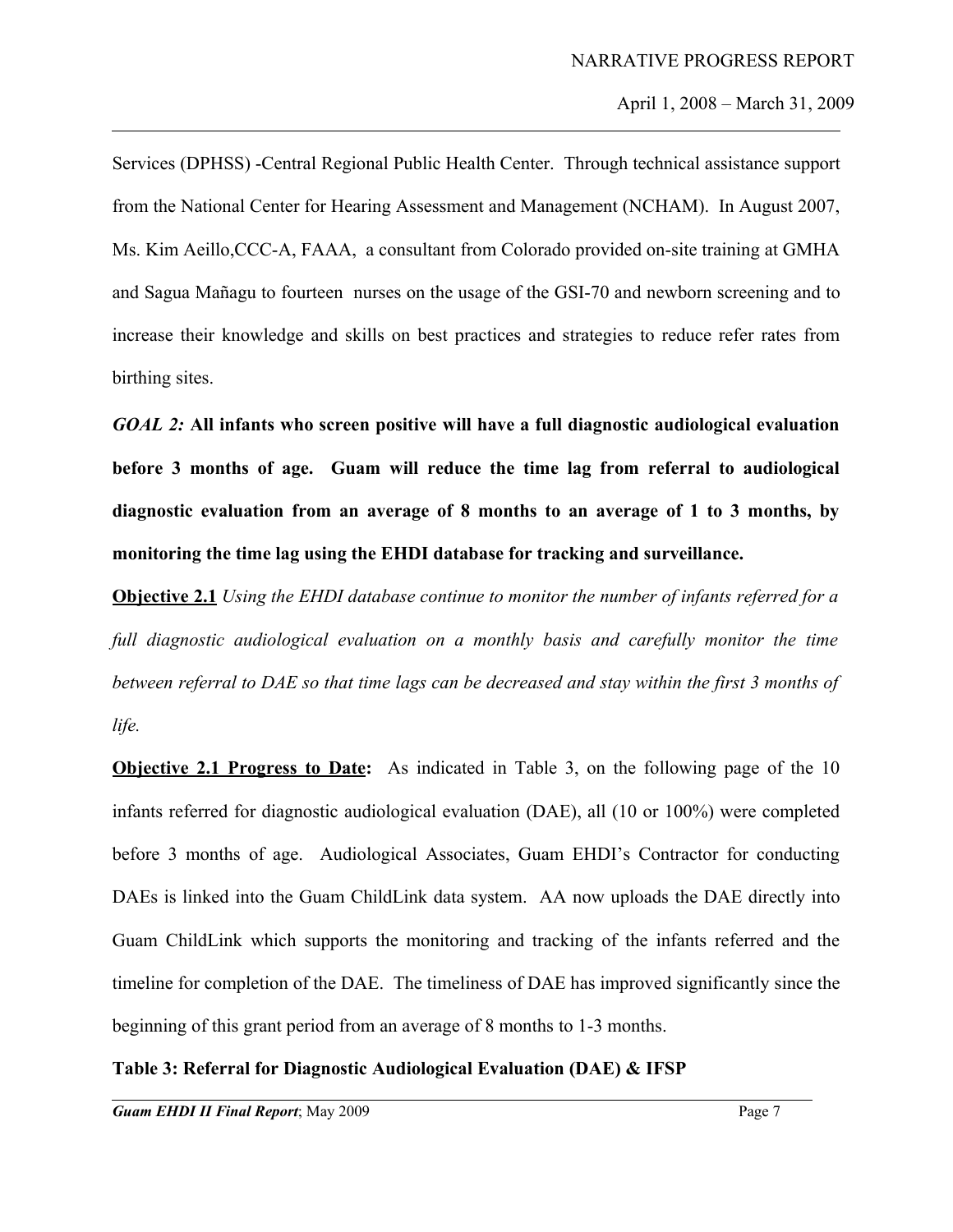| <b>DOB</b> | Date of<br>IS | Date of<br>DAE | Date of IFSP               | <b>Total Months from</b><br><b>DOB</b> to DAE  | <b>Total Months from</b><br><b>DOB</b> to IFSP |
|------------|---------------|----------------|----------------------------|------------------------------------------------|------------------------------------------------|
| 3/30/07    | 4/20/07       | 6/11/07        | 5/14/07                    | 2 months                                       | 1 month                                        |
| 5/6/07     | 5/7/07        |                |                            | Father refused services - says "baby can hear" |                                                |
| 5/8/07     | 5/11/07       | 6/20/07        | 6/12/07<br>(pre-qualified) | 1 month                                        | 1 month                                        |
| 5/27/07    | 5/28/07       | 7/16/07        | No hearing loss            | 1 month                                        | N/A                                            |
| 6/11/07    | 6/20/07       | 8/29/07        | 9/14/07                    | 2 months                                       | 3 months                                       |
| 6/26/07    | 6/27/07       | 9/6/07         | No hearing loss            | 2 months                                       | N/A                                            |
| 6/29/07    | 7/1/07        | 9/20/07        | 8/10/07<br>(pre-qualified) | 2 months                                       | 1 month                                        |
| 9/4/07     | 10/12/07      | 12/17/07       | No hearing loss            | 3 months                                       | N/A                                            |
| 10/10/07   | 10/12/07      | 1/7/08         | Pending                    | 2 months                                       | Pending                                        |
| 10/22/07   | 10/23/07      | 12/11/07       | 1/3/08                     | 1 month                                        | 2 months                                       |

**Objective 2.2** *Network with professionals who conduct or are involved with any aspect of audiological diagnostic evaluations using various strategies which underscore the need for immediate follow-up on infants referred and the provision of copies of all evaluations are provided to parents.* 

**Objective 2.5** *Develop a training plan to provide current information on pediatric audiological assessment procedures to assist professionals in keeping themselves updated.* 

**Objective 2.2 and 2.5 Progress to Date:** On a quarterly basis, meetings are held with the audiologists to review the number of cases referred for DAE and to discuss other issues. In June 2007, an agreement was made on a standardized DAE report format. The new format provides information on case history, diagnostic audiological exams, summary of results, and recommendations. Guam EHDI procedures were revised to ensure that the families are provided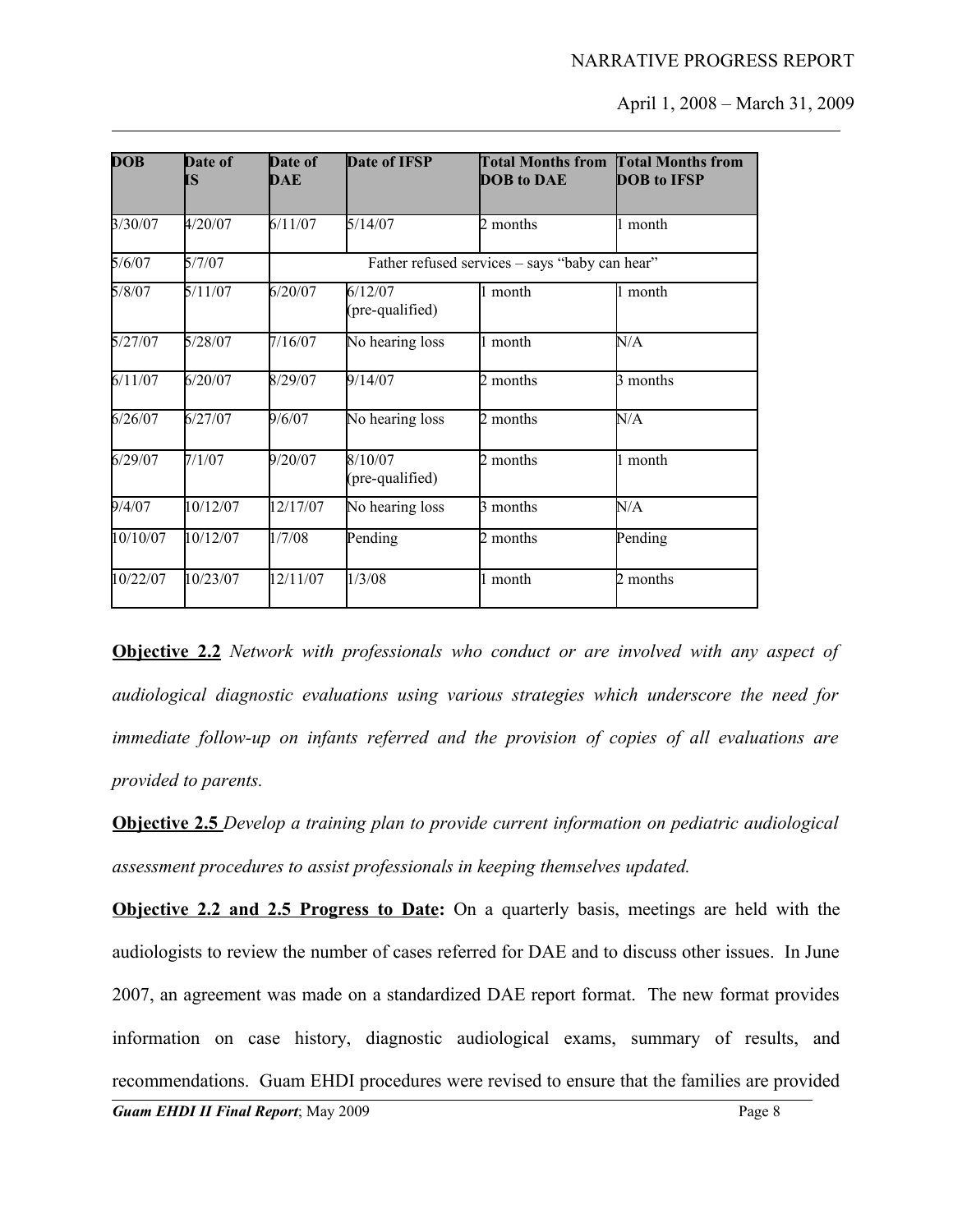two sets of reports, one for the family and the other is to be hand delivered to the child's PCP via the parent. For families that have a known PCP, the Guam EHDI staff will send a copy of the DAE report to the PCP via courier. At this point we are uncertain how many physicians actually receive a copy of the results of the DAE from parents but strategies are considered. The most challenging barrier is the lack of a pediatric audiologist and the reluctance of GEIS audiologist to conduct DAE for infants. In August 2007 with support from the NCHAM, Ms. Kim Aiello, NCHAM Consultant, conducted onsite mentoring training and coaching for the two audiologists on Guam. The purpose of the 3 day focused training and technical assistance was to increase knowledge and skills on best practices in performing audiological evaluations and OAE on infants 6 months and older*.*

**Objective 2.3**: *Make parents of infants more aware of the critical importance of following through with full diagnostic assessment when their infants fail the 2nd screening.* 

**Objective 2.3 Progress to Date:** As noted in Objective 1.2, public awareness information was developed and disseminated annually, beginning January 2008, reinforcing the importance of follow-up hearing assessments. When an infant fails the  $2<sup>nd</sup>$  screen, parents are given a brochure entitled: "Newborn Hearing Screening on Guam – What DO I Do Next?" In addition, families are informed that a referral will be made to the GEIS. In August 2007, the Guam EHDI Parent to Parent support group facilitated an orientation for parents of children with hearing impairments. The purpose of this orientation was to share the supports available for families and linking families with other service providers. In August 2007, Ms. Kim Aiello conducted a parent night with fourteen parents in attendance. The purpose of the meeting was to increase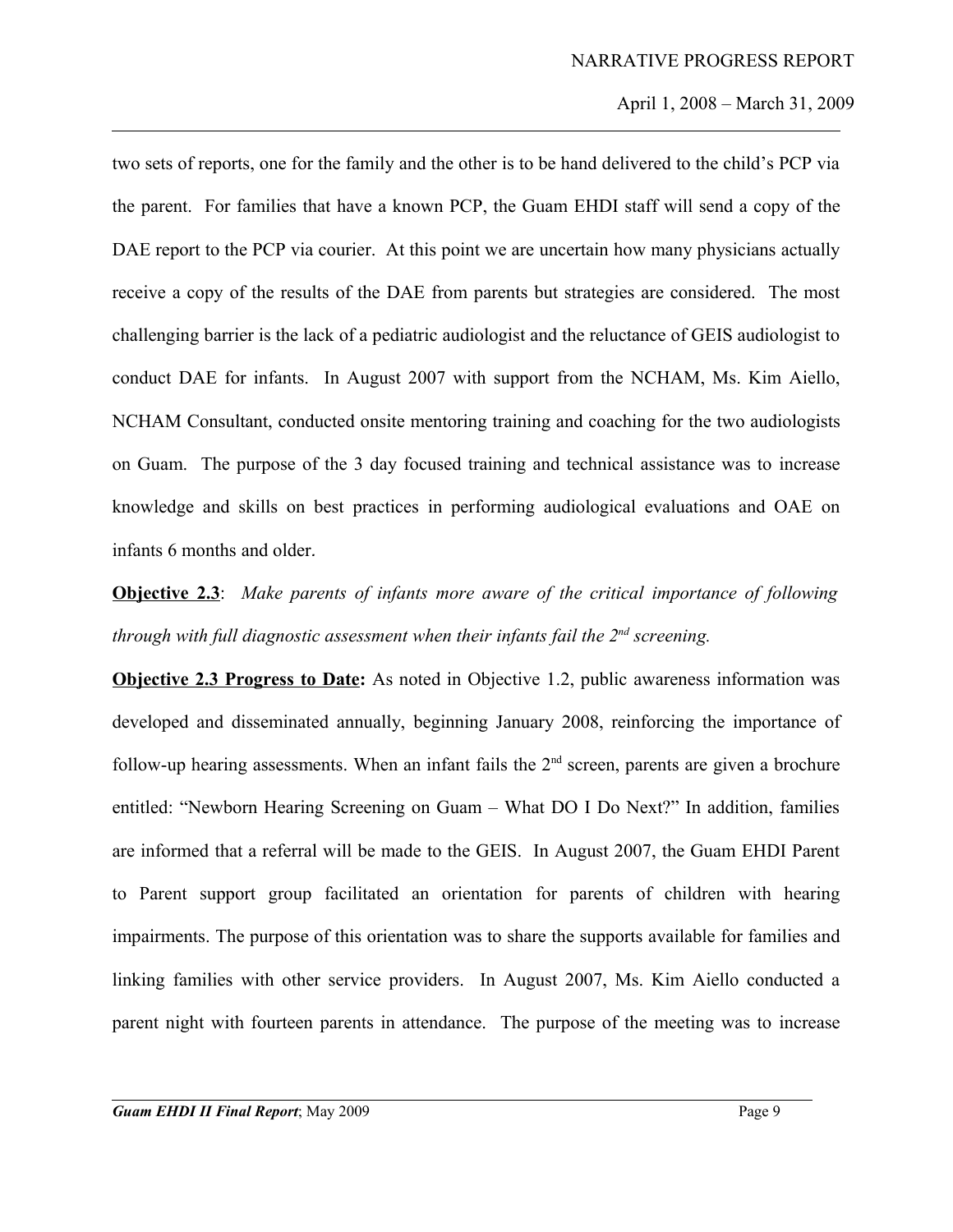knowledge and skills about understanding audiological evaluations and the use of different modes of communication.

**Objective 2.4**: *Guam will identify linkages to assure that 98% of families whose infant is identified with a hearing impairment or deafness will have appropriate referral to medical, audiological, and early intervention services.*

**Objective 2.4 Progress to Date:** The Guam ChildLink data tracking and surveillance system is currently receiving information electronically from Sagua Mañagu, Audiological Associates, and GEIS. The hearing screening results of newborns from GMHA will be uploaded into the Guam ChildLink system by May 2008. Audiological Associates electronically uploads DAE reports into the Guam ChildLink server and copies are provided to the family with a copy to be forwarded to the child's PCP.

*GOAL 3:* **All infants identified with a hearing loss will receive appropriate early intervention services before 6 months of age (medical, audiological, and early intervention). Guam will reduce the time lag from full audiological assessment to provision of early intervention services from an average of 10 months to an average of 2-6 months, by monitoring the time lag using the database for tracking and surveillance.**

**Objective 3.1** *Conduct monthly meetings with the early intervention staff to review infants referred to early intervention every year and to obtain the status of IFSP development.*

**Objective 3.1 Progress to Date:** The Guam EHDI staff has been meeting every month to review progress of infants referred for early intervention services. As noted on Table 3, of the 10 infants referred during this reporting period, five IFSPs were completed by 3 months of age, three infants do not have hearing loss, one refused services, and one is pending. These monthly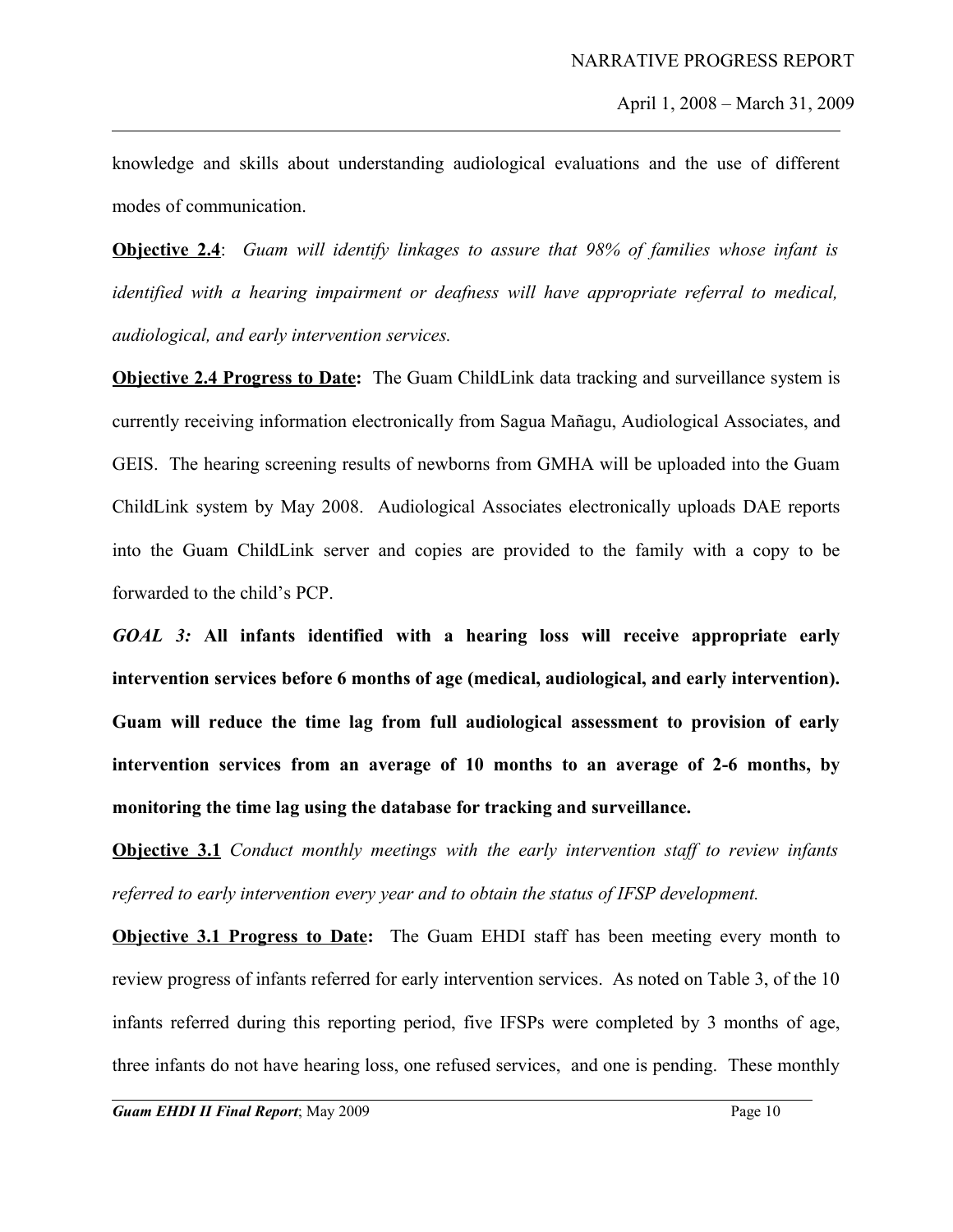collaboration meetings have been a key factor in careful monitoring of early intervention services for infants with hearing loss. In April 2007, GEIS signed a MOA to support Guam ChildLink by transmitting data through an electronic linkage for all infants with hearing loss or those at risk and receiving early intervention services. GEIS data clerk will electronically update demographic information, medical home or PCP, and early intervention services provided to the child and family. Guam EHDI will continue to meet with GEIS on a monthly basis to ensure the timeliness of IFSP completion by 6 months of age. Guam EHDI will continue to monitor and track all infants referred to GEIS through monthly meetings and through the Guam ChildLink data system.

**Objective 3.2** *Yearly presentations will be held for primary physicians on appropriate medical services needed for infants with a hearing impairment.* 

**Objective 3.3** *Guam will provide education and training opportunities to early intervention (Part C) and other support service staff that work with infants and toddlers on specific issues related to deafness and hearing impairment.*

**Objective 3.2 and 3.3 Progress to Date:** On August 15, 2007, Grand Rounds presentation for physicians, nurses, and service providers on *"Beyond Universal Newborn Hearing Screening (UNHS), Where Are We Now?"* was conducted by Ms. Kim Aeillo, CCC-A,FAAA, In addition, Ms. Aeillo conducted a presentation for early childhood providers to increase their knowledge and skills on strategies, resources and best practices in working with infants and toddlers with hearing concerns and their families, including red flags to watch out for, screening tools, and speech and language expectations. Nineteen participants from GEIS and three participants from USHN Educational, Developmental, Intervention Services (USHS-EDIS) were in attendance.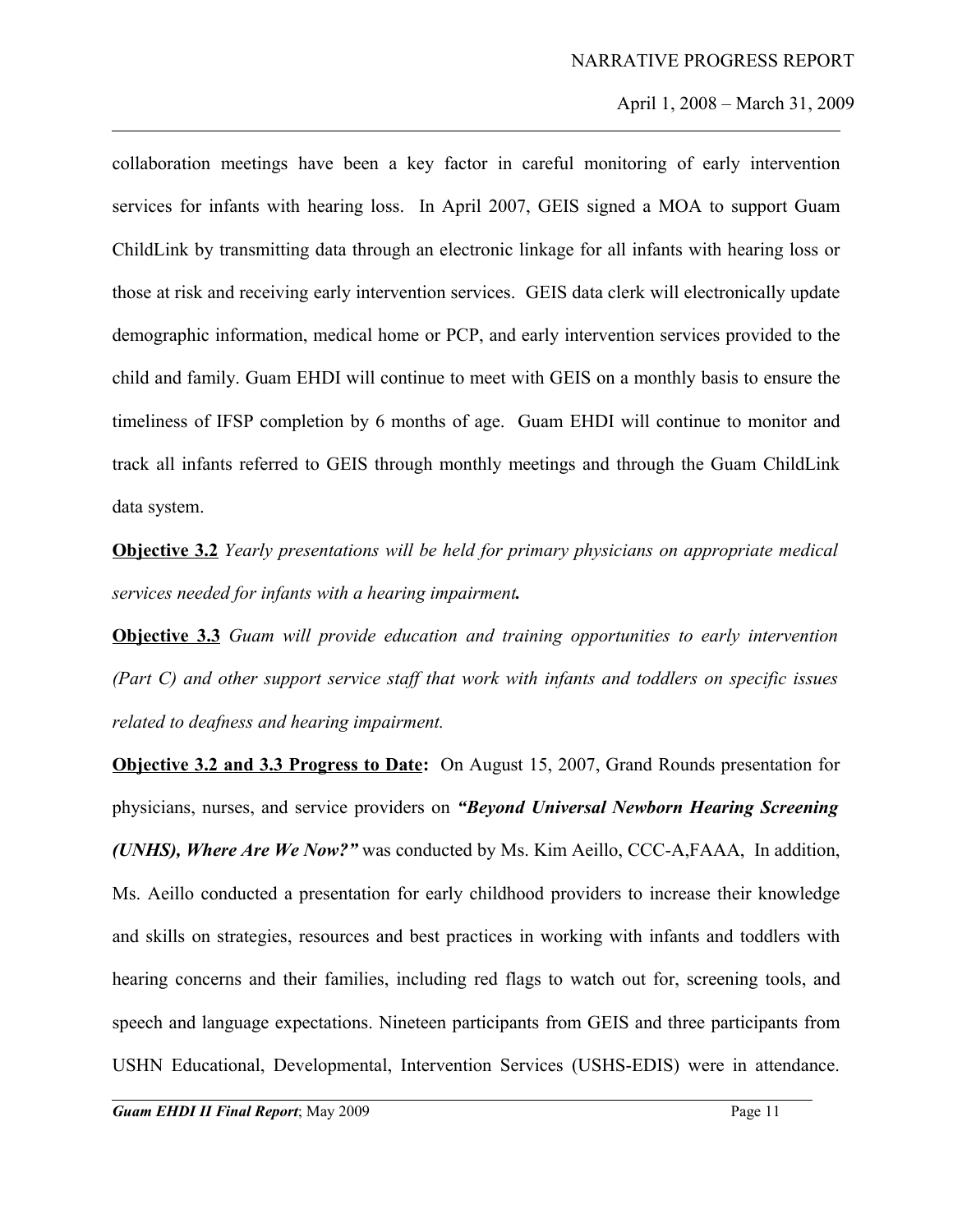On August 17, 2007, seven early intervention staff attended a presentation by Kim Aeillo entitled "Colorado Hearing Resource (CO-Hear) Program - Service Delivery Model"**.**

*GOAL 4:* **All infants and children with late onset, progressive or acquired hearing loss will be identified at the earliest possible time. Guam will reduce the lost to follow-up for infants with high risk factors from failure to return rate of 82% to an average failure to return rate between 2 to 10% by monitoring the time lag using the EHDI database for tracking and surveillance.** 

**Objective 4.1** *Conduct monthly meetings every year with professionals in early intervention to monitor high risk infants and high risk factors and to ensure that follow up hearing screening and data analysis is completed by 6 months of age.*

**Objective 4.1 Progress to Date:** The Guam EHDI staff has scheduled monthly meetings with GEIS to monitor the infants with high risk factors and to ensure that each infant receives a sixmonth follow-up hearing screening. As noted in Table 4, the percentage of infants with high risk factors that have returned for a six-month hearing screening is at 48% for this reporting period. However, in tracking the progress of this objective, for the last 3 months there seems to be a reduction of the percentage of infants lost to follow up, at 42% in September, 22% in October and 26% in November. The primary reason for the improvement is due to the close monitoring of those infants at risk by using the Guam ChildLink data system. GEIS staff can view all infants with high risk factors and make contact with families. Having this report readily available at their office and regular monthly meetings has assisted in the monitoring of the infants referred. Furthermore, the data system continues to assist GEIS in their child find efforts in locating infants at risk since these same infants are eligible for GEIS services as documented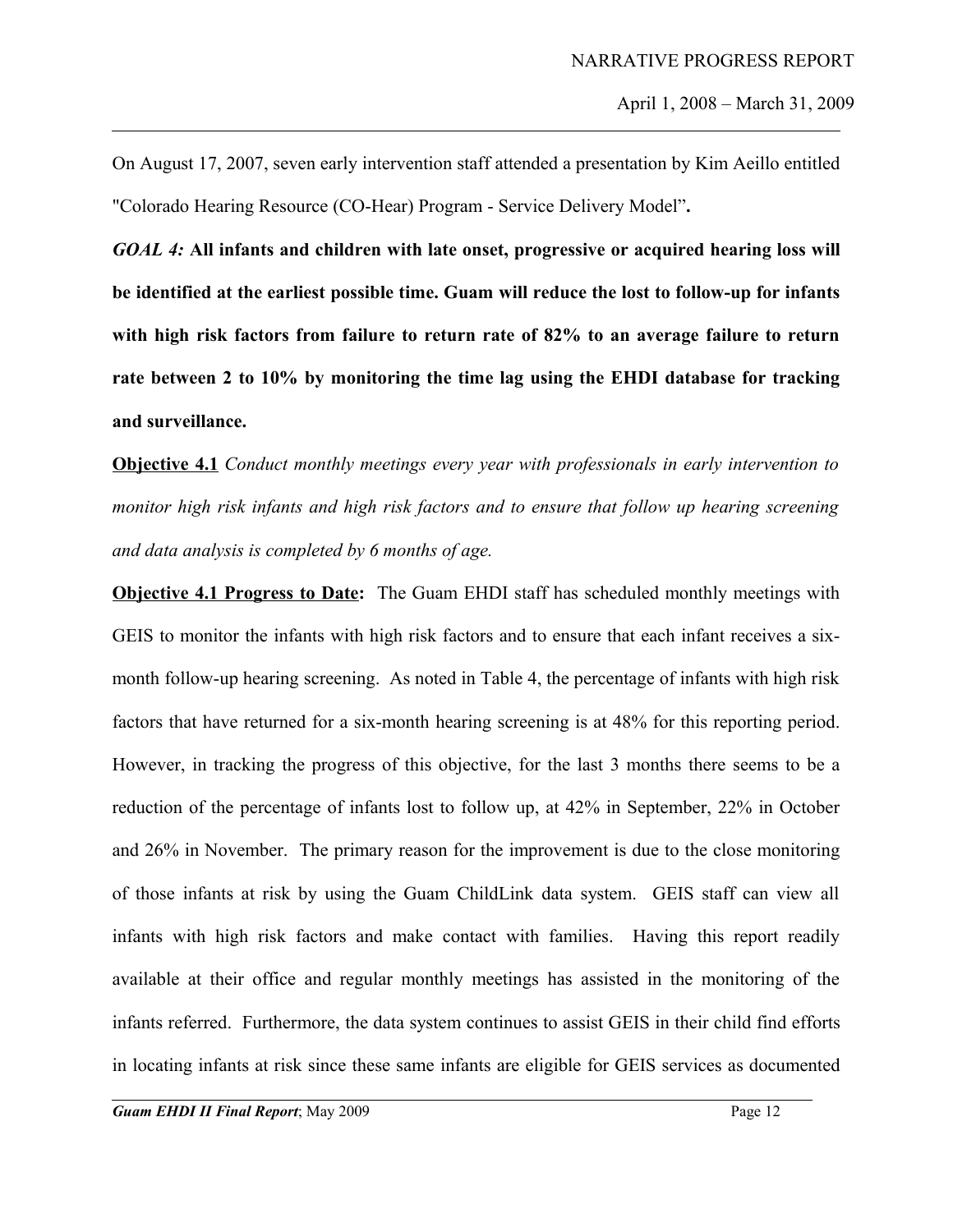on Guam's State Plan. Although there has been improvement, locating families continues to be a challenge for service providers. Guam has an extreme transient population from the Freely Associated States of Micronesia and the Republic of Palau. In June 2007, the Guam EHDI staff presented to the Mayor's Council on the Guam EDHI project requesting their assistance if they know of families that may need our services. Brochures and posters were provided so they may be displayed throughout their villages. With a high percentage of families from the FSM State of Chuuk living on Guam, EHDI scheduled a meeting with a "Traditional Leader" from Chuuk residing on Guam to discuss strategies of how we could insure that families from Chuuk are aware of the Guam EHDI project and how they could access our services. Most important was that they understand the importance of hearing screening, evaluation, and intervention services. The Guam EHDI staff will continue to work closely with GEIS to monitor the timeliness of hearing screening for infants with possible late onset hearing loss.

|  |  | Table 4: Number of Percentage with High Risk Factors |
|--|--|------------------------------------------------------|
|  |  |                                                      |

| # High Risk | # Return for 6-month | # Loss to Follow- | % Loss to Follow- |
|-------------|----------------------|-------------------|-------------------|
|             | screening            | ur                | un                |
| 74          |                      |                   | 48%               |

*GOAL 5:* **All infants with hearing loss will have a medical home and parent-to-parent support.** 

**Objective 5.1** *Continue to promote the concept every year of a medical home to new physicians, medical support staff, and all professional who work with infants with identified hearing loss.* 

**Objective 5.1 Progress to Date:** For progress on medical home training, refer to Objective 3.2.

**Objective 5.3** Provide *workshops and training opportunities for families based on the data*

*collected from the survey that was done at the Parent-to-Parent meeting on August 26, 2005.*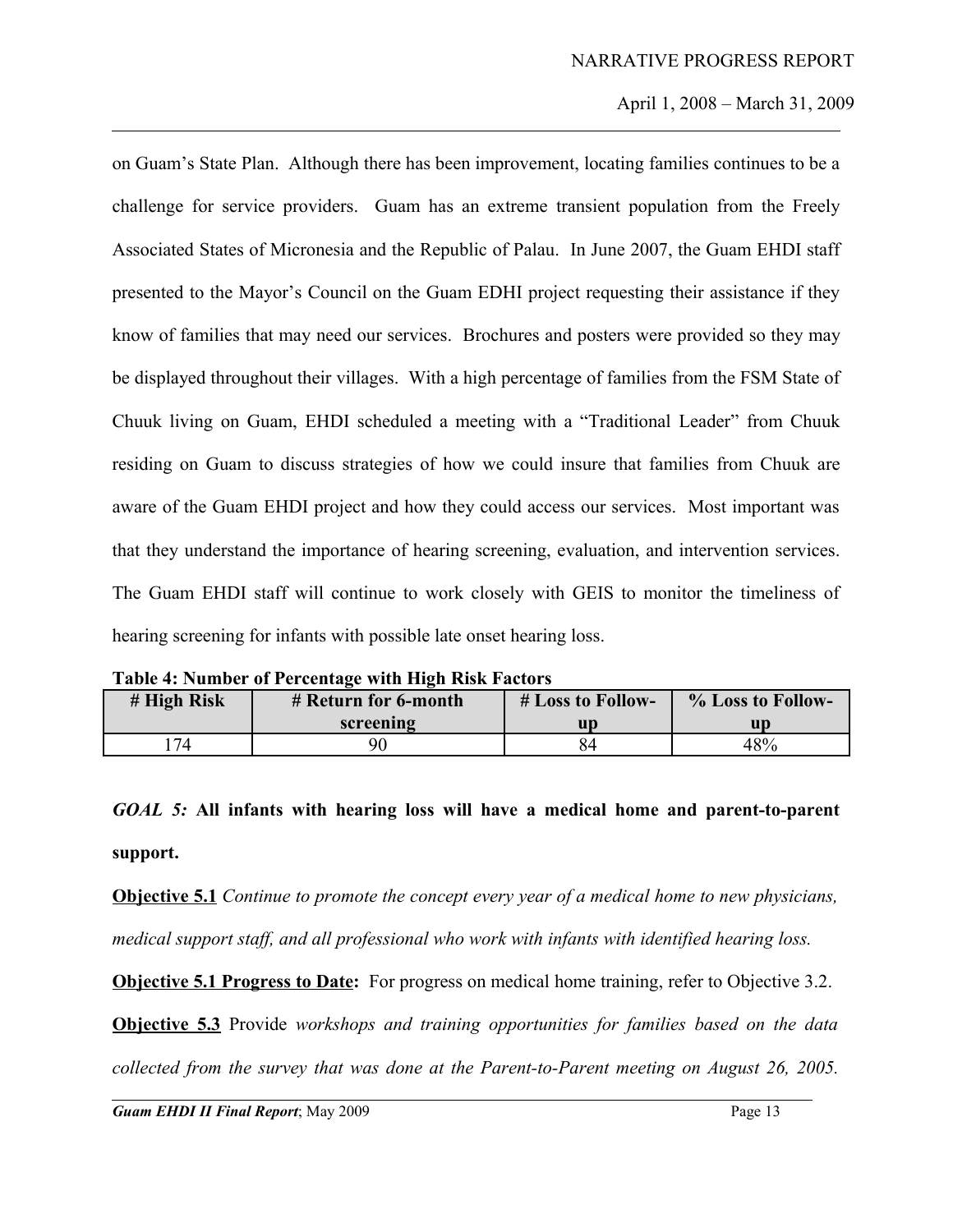*Parents were asked to indicate areas where they feel they needed more information and assistance. The top three areas of need and how they are to addressed are as follows: 1) provide a Family-centered program to help families learn about language development skills in hearing impaired children, 2) provide information on hearing intervention options training for families, and 3) provide workshops on living with the child with a hearing loss in the home.*

**Objective 5.3 Progress to Date:** Parent training continues to address the issues identified in the results of the parent survey conducted in August 2006. On August 14, 2007, a presentation was conducted by Kim Aiello on "Understanding audiological evaluations and the use of different modes of communication". Of the fourteen parent members in attendance, five were new parents to the Parent to Parent group of children with hearing loss. On August 25, 2007, Rebecca Santo Tomas, Attorney from Guam Legal Services, facilitated training on "Parent Rights". Eleven parents were in attendance. On November 15, 2007, a presentation on Deaf Mentors. Fourteen parents were in attendance. Parents appreciated having a Deaf individual speak to them to discuss challenges, and what they can expect when their child leaves the school system.

# *GOAL 6:* **Guam will have a complete EHDI Tracking and Surveillance System that will minimize loss to follow up.**

**Objective 6.1** *Work with the CDC funded cooperative agreement grant personnel and other relevant agencies such as Department of Public Health and Social Services, Guam Public School System, Division of Special Education, Guam Early Intervention System, and other professionals in identifying needed data fields to continue improving the tracking and surveillance effort.*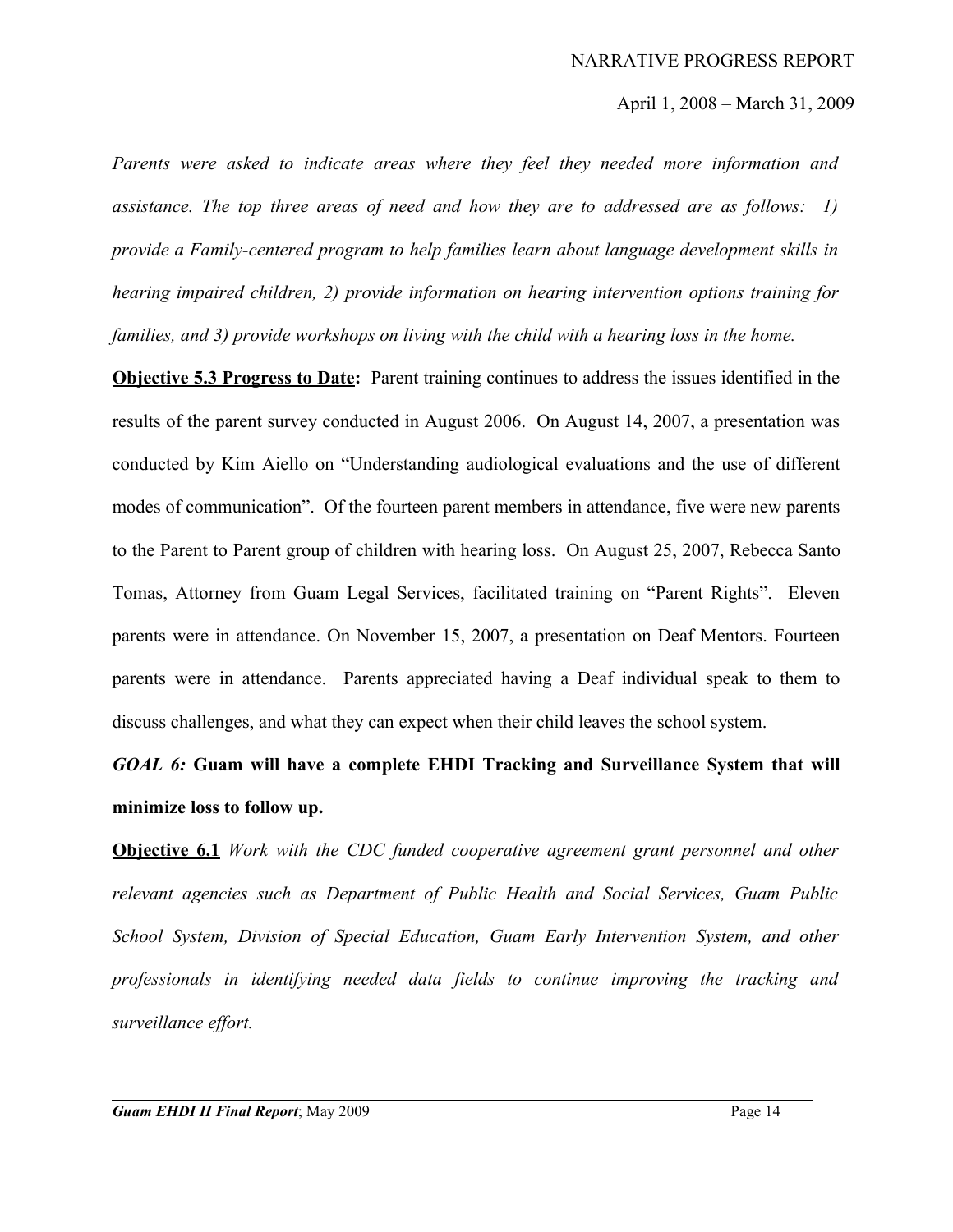**Objective 6.1 Progress to Date** In July 2007, a MOA with Sagua Mañagu was signed and continues to transmit hearing screening information of all infants born at their site. The MOA with GMHA was signed in July 2007 and in August 2007; GMHA began piloting the new "Hearing Assessment" data fields in their data system. Currently Guam EHDI's expert consultant Mr. Quansheng Song works closely with Vince Quichocho, GHMA Director of Information Technology Services, on the conversion of the program into Guam ChildLink. Upon completion of the conversion, it is anticipated that GMHA will begin to upload data into Guam ChildLink. This will be Guam's first integrated database system, electronically linking the Guam EHDI system to GMHA. As noted earlier, MOAs are in place and data is downloaded electronically from Sagua Mañagu, Audiological Associates, and GEIS. The newest linkage anticipated is with the Department of Public Health and Social Services, Maternal Child and Health, Central Public Health Clinic. The purpose is for the nurses to have access to information of infants that fail the initial screen. DPHSS- MCH will conduct hearing screening during the "well-baby check-ups" clinics and be able to access information on that baby. Training on the use of the GSI-70 was conducted in June and July 2007for the DPHSS MCH Central Community Center nurses and nurses aides. The Guam EHDI Hearing Screener continues to support DPHSS-MCH and monitor the hearing screening results of the nurse or nurse's aide.

*Objective 6.2 Publish aggregate data findings from the Guam EHDI database in newsletters and other print media, public media, presentations to the advisory groups and public, and other available avenues for developing awareness on the importance of infant hearing screening and follow up.*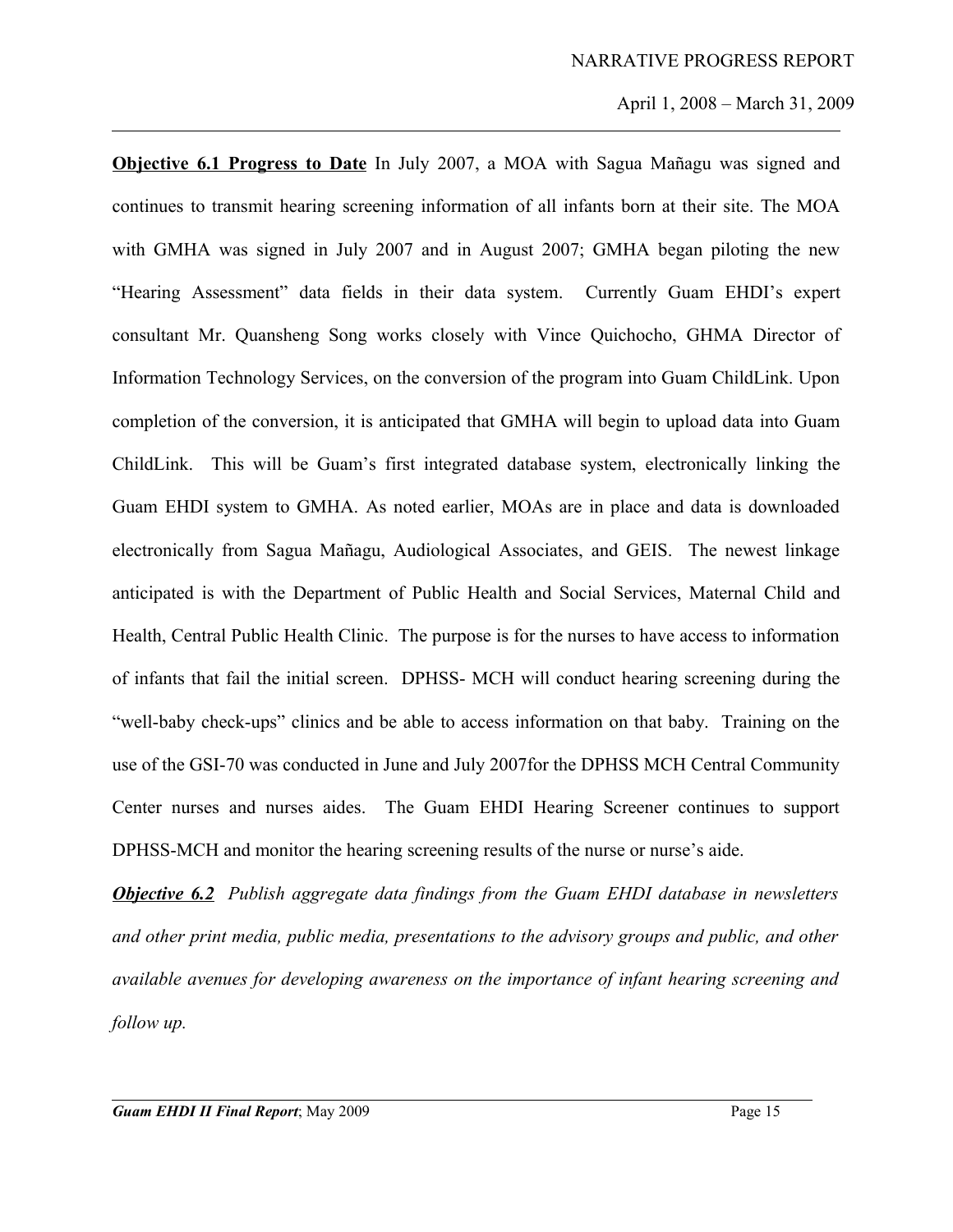**Objective 6.2 Progress to Date** On a quarterly basis, progresses made on the goals in the grant are provided to the Guam EHDI Advisory Committee. Members of the Advisory provide input and strategies for improving rates on the number of infants screened and those that are lost to follow-up. Furthermore, the Guam EHDI Project Coordinator reports on an annual basis, to the Part C - Guam Interagency Coordinating Council on the state of the Guam EHDI project. In addition, on a monthly basis, hearing screening information is provided to the nurse supervisors at GMHA and the General Manager of Sagua Mañagu to support the monitoring of hearing screening results. The Guam EHDI website will also be another venue that parents, consumers, or the community at large may review the data gathered by Guam EHDI. Dr. Velma Sablan is currently working on the "Guam ChildLink Update: The 2006 Report on the Status of Newborn Hearing Screening and Intervention on Guam", a community publication expected to be completed by April 2008. This report will be disseminated to legislature, Governor, OB-GYN's, Pediatrician, Early Childhood Teachers, and others who are key partners and do not make direct or regular contact with Guam EHDI.

# **A.2 SIGNIFICANT CHANGES**

The following are changes that have occurred during the first grant year:

♦ Key Personnel: Due to the passing of Kerina Oshiro, Guam EHDI Evaluator in June 2007, Dr. Velma Sablan will resume the responsibility as the Project Evaluator for the remainder of this grant period. Dr. Sablan was the Project Evaluator during the first round of EHDI funding. Dr. Sablan is very familiar with the project and is experienced in conducting program evaluation activities. Dr. Heidi San Nicolas will be replacing Dr. Sablan as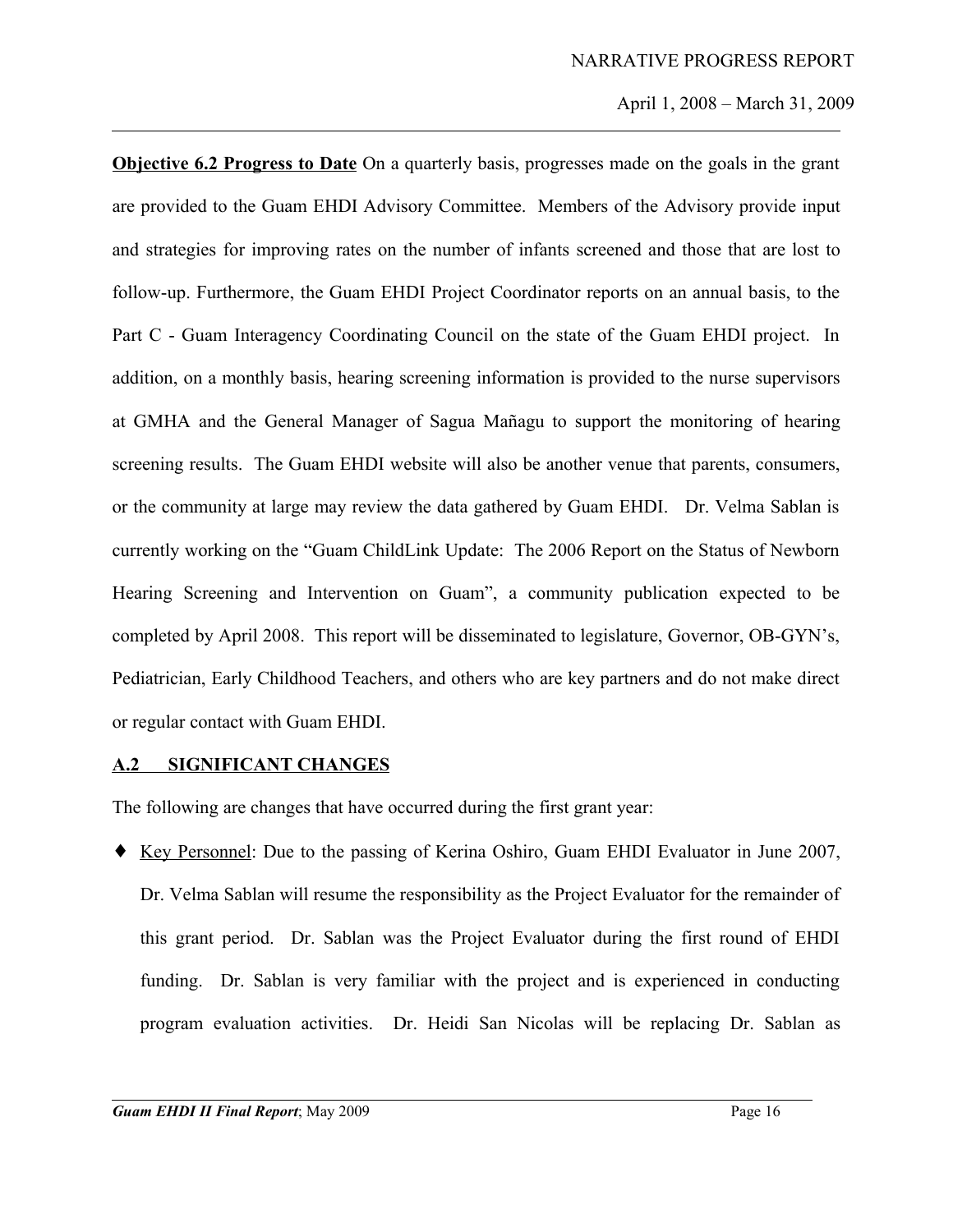Principal Investigator for the EHDI project. Dr. San Nicolas was the Principal Investigator for the initial Guam EHDI grant.

- Administrative or Organizational Structure: The Guam EHDI required personnel was changed with the deletion of the Guam EHDI Nurse Facilitator position, the change of the Principal Investigator to Dr. Heidi San Nicolas and Dr. Velma Sablan as the Project Evaluator (See **APPENDIX B**: Guam EHDI Administrative Structure and Key Partners)
- ♦ Contacts or subcontracts: There are no changes to contracts or subcontracts.
- Methodology for achieving goals and objectives: The Guam EHDI project will continue to monitor the implementation of the "Incentive Program" for hearing screeners at all birthing sites as a reinforcement and motivational strategy. In December 2007, the Guam EHDI Coordinator met with the nurse supervisors at GMHA to review strategies for improving the fail initial screening to less than 10%. It was agreed to continue the 'Incentive Program', and to assist GMHA in procuring materials to make a room in the nursery and the ward sound proof. Guam EHDI will continue to encourage hearing screeners to fine tune their hearing screening skills in order to reduce the number of infants that fail initial hearing screening prior to discharge, alleviating the need for parent to return for a re-screen as indicated in Goal 1, Objective 1.1. With the sound proof room, outside noise will not be a factor in causing "False Fails". Guam EHDI will continue the strategy in providing a second hearing screening at the child's PCP clinic or medical home. The DPHSS Central Regional Public Health Center nurses and nurses' aides were trained on infant hearing screening and the usage of the Otoacoustic Emmission (OAE) equipment. DPHSS Central Regional Public Health Center conducts re-screening for infants that come in for Well-Baby Checkups and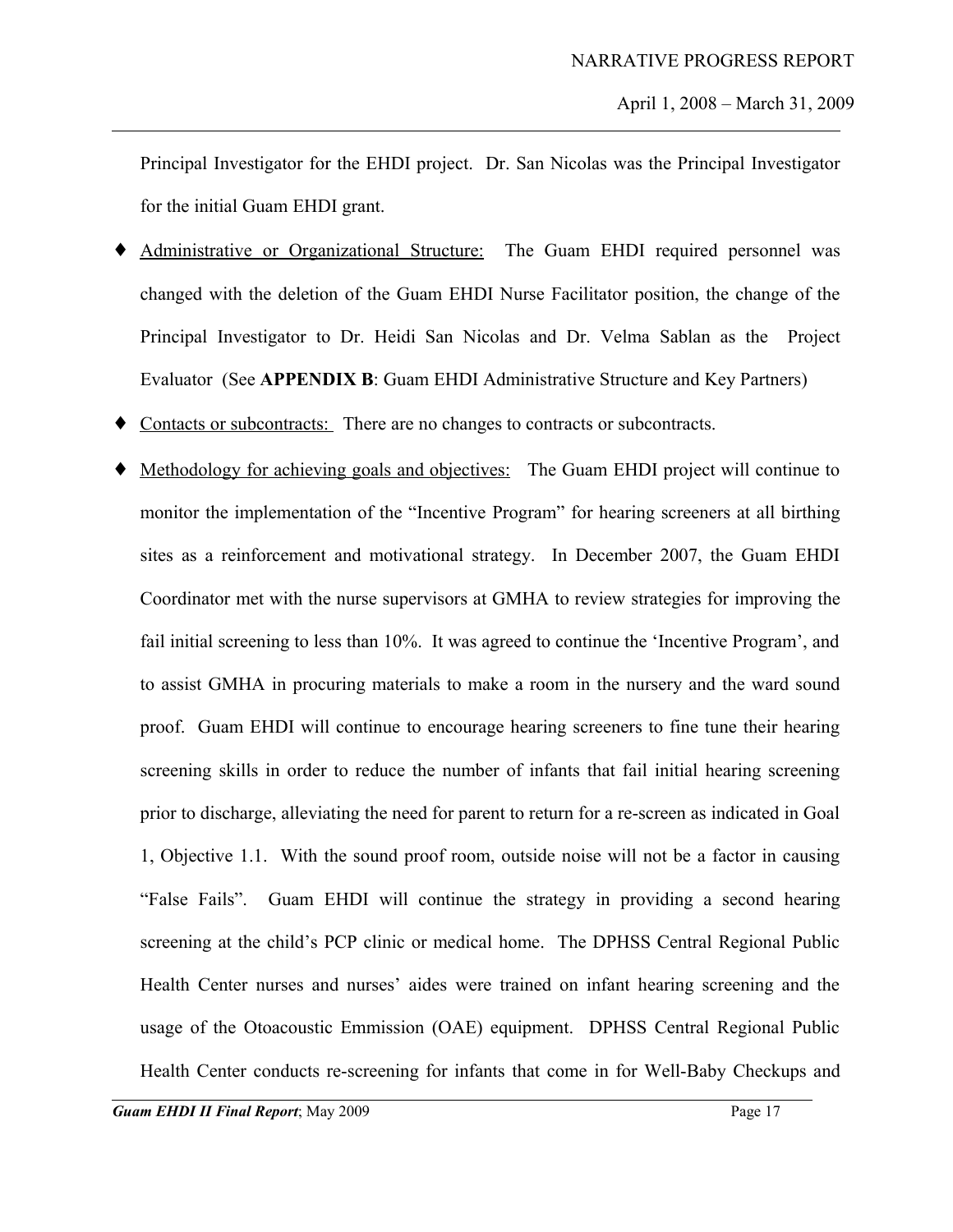Preemie clinics. Babies that fail the second screen are referred for a DAE and to GEIS. Training for Northern and Southern Community Health Centers nurses and nurses' aides is pending. Further discussion and agreement is needed on the procedures for hearing screening with the Public Health Administrator. It is anticipated that training will be conducted in Spring 2008. This following strategy will support Goal 2, objectives 2.1. Lastly, providing information of hearing results to the infant's medical home or PCP will be monitored and tracked for its effectiveness.

#### **A.3 COLLABORATION AND COORDINATION:**

The Guam EHDI Project continues to collaborate with the DPHSS-MCH. Quarterly meetings are held with the Acting Director, Chief Public Health Officer, and MCH Supervisor on the status of project activities, challenges that have occurred, and anticipated linkages of the Guam ChildLink system. A MOA between the Guam EHDI Project and the DPHSS-MCH was signed in two years ago describing how Guam CEDDERS (administrator of the Guam EHDI Project) and DPHSS-MCH will provide support necessary to fully implement an integrated, sustained, and collaborative project to fully achieve the goals and objectives of the project. As a result of the signed MOA, it is anticipated that the promulgation of the rules and regulations as indicated in Public Law 27-150 will be completed after it is reviewed by the Adjudication Process. One of the strengths of the Guam EHDI project is the active involvement of the Guam EHDI Advisory Committee, which is a subcommittee of the Guam Interagency Coordinating Council. The Advisory Committee meets on a quarterly basis to review and provide feedback on the progress made on the goals of the project. Composition of the Guam EHDI Advisory Committee consists of 7 parents or 35% parents and 13 or 65% service providers to GMHA, Sagua Mañagu, GEIS,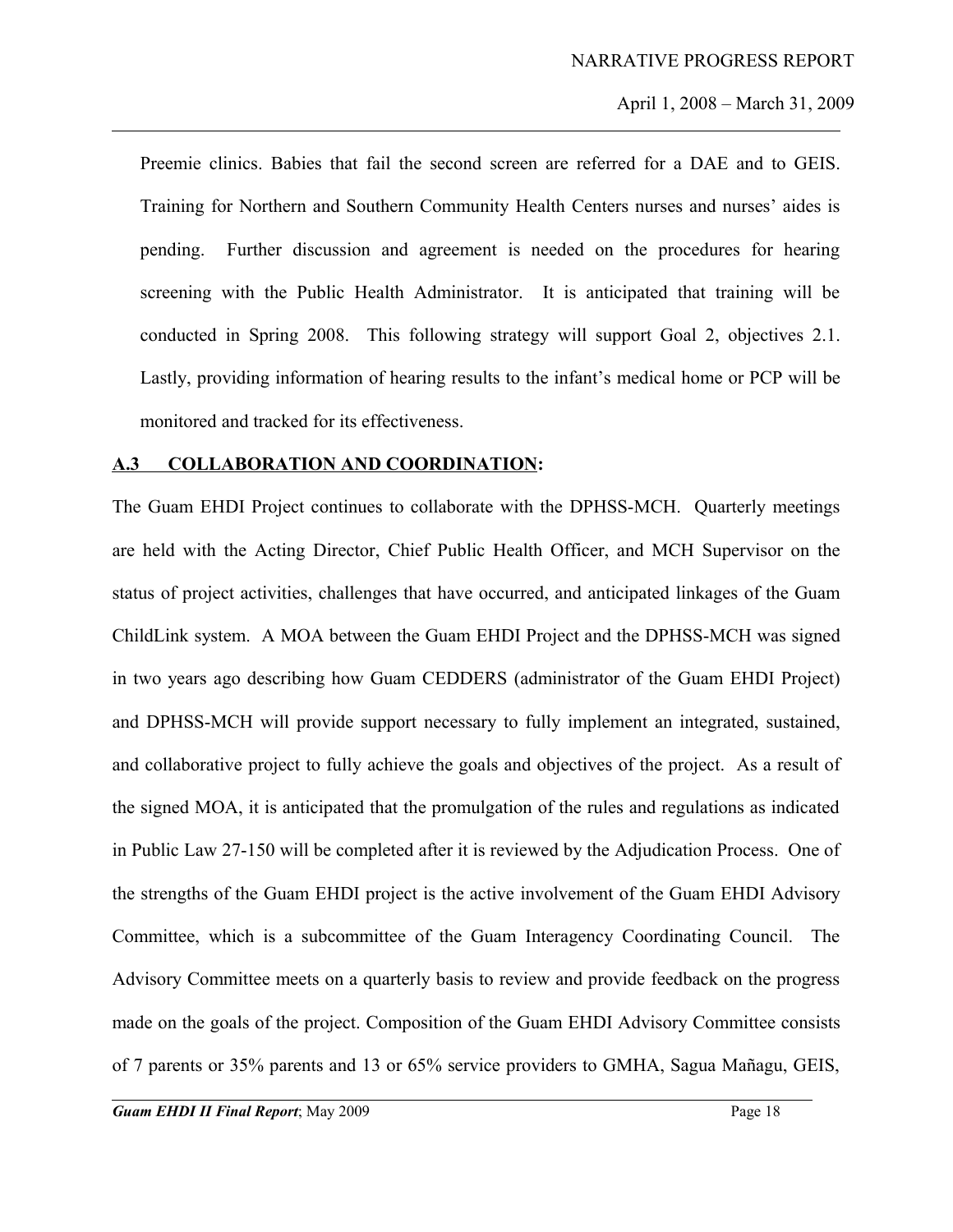Parent Advocacy Group, and the Guam EHDI Champion. As part of the Center for Disease Control and Prevention (CDC-EHDI) Cooperative Agreement received by Guam CEDDERS, a MOA was signed to purchase technical assistance through a data consultant from the University of Maine, Mr. Quansheng Song. Mr. Song has been to Guam once this grant year to support the GMHA linkage to Guam ChildLink.

### **A.4 SIGNIFICANT FINDINGS**

A significant impact of the Guam EHDI Project has been the development and implementation of the Guam ChildLink system, which has made data readily accessible. The accessibility of data has enabled Guam EHDI staff to closely monitor the rates of hearing screening, timeliness of DAE, and implementation of IFSPs; resulting in the reduction of the number of infants lost to follow-up.

#### **A.5 DATA REQUIREMENT**

The Guam EHDI Project reports, on a quarterly basis, to the Guam EHDI Advisory Committee progress on the goals and objectives of the grant. A progress report is disseminated to committee members for their review. Members are asked to provide suggestions or recommendations to the report. Hearing screening data for Guam are also reported to the CDC EHDI. The Guam EHDI staff obtains live birth rate data from the DPHSS Office of Vital Statistics and retrieves data from the Guam ChildLink system, which are included in the progress reports. Data on the number of infants screened, infants referred for DAE and GEIS **(Refer to Tables 1 to 4***)* are also reported in the Guam Part C Annual Performance Report that is sent to the U.S. Department of Education, Office of Special Education Programs. The Guam EHDI also provides data to the National Information and Reporting System under the Association of University Centers on Disabilities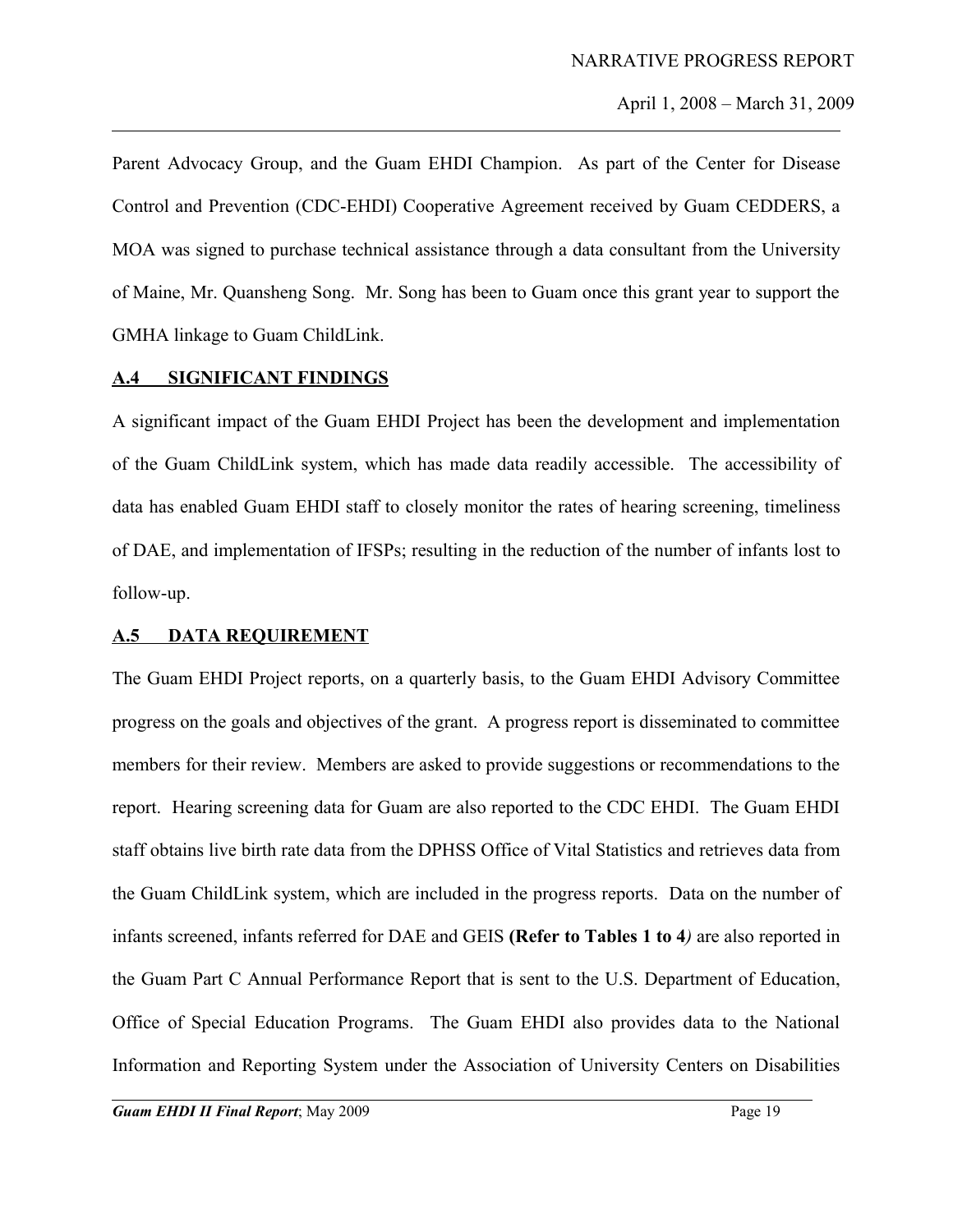on the number of infants screened and activities that occurred in the project. Furthermore, project information is reported, on a quarterly basis, in the Guam CEDDERS – "I Tellai: The Bridge" quarterly newsletter. A data link is included on the Guam EHDI website at [www.guamehdi.com](http://www.guamehdi.com/) which will report the following data: 1) Percent screened, 2) Percent lost to follow-up, 3) Number referred for DAE, 4) Number identified with hearing loss. This data link is updated quarterly basis. The Guam EHDI project is working closely with GEIS to develop procedures for linking families including families of infants identified with hearing loss to their PCP or medical home and to the Guam EHDI Parent to Parent Support Group.

# **A.6 RESPONSE TO CONDITIONS/RECOMMENDATION FROM MCHB:**

As indicated in the Notice of Grant Award, there were no conditions noted. However, there was a reporting requirement due within 120 days: all performance measures, financial and demographic data forms were completed and uploaded into the electronic handbook (EHB).

# **A.6 PLANS FOR UPCOMING BUDGET YEAR**

Plans for the budget year 2008 – 2009 will remain as stated in the Grant application. Personnel will include the following key personnel funded by the grant: Guam EHDI Coordinator at .19 FTE; Hearing Screener at 1.0FTE; Research Associate at .10FTE; and Project Evaluator at .5 FTE. The funds initially allocated for the Guam EHDI Nurse Facilitator in the amount of \$2,487 will be transferred to the supply category to support the nurse "Incentive Program" with the hearing screening and to purchase materials needed to reduce outside noise. The following are unmet needs, barriers, successful strategies and resources: 1) Lack of Pediatric Audiologist on Guam – currently there is only ONE audiologist on Guam that is available to assess infants for possible hearing loss. Parents who have a concern regarding the results of the assessment are